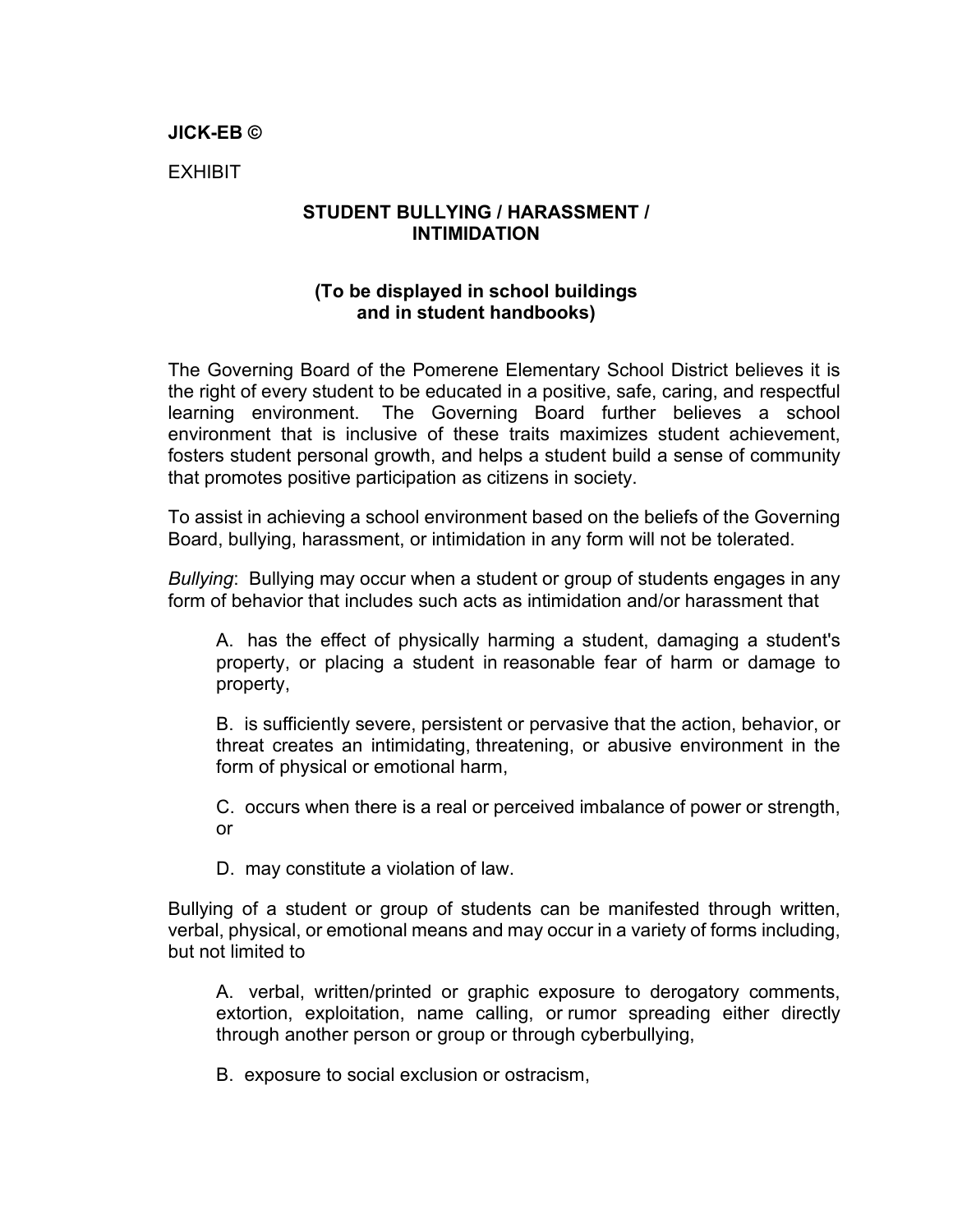C. physical contact including but not limited to pushing, hitting, kicking, shoving, or spitting, and

D. damage to or theft of personal property.

*Cyberbullying*: Cyberbullying is, but not limited to, any act of bullying committed by use of electronic technology or electronic communication devices, including telephonic devices, social networking and other Internet communications, on school computers, networks, forums and mailing lists, or other District-owned property, and by means of an individual's personal electronic media and equipment.

*Harassment*: Harassment is intentional behavior by a student or group of students that is disturbing or threatening to another student or group of students. Intentional behaviors that characterize harassment include, but are not limited to, stalking, hazing, social exclusion, name calling, unwanted physical contact and unwelcome verbal or written comments, photographs and graphics. Harassment may be related, but not limited to, race, religious orientation, sexual orientation, cultural background, economic status, size or personal appearance. Harassing behaviors can be direct or indirect and by use of social media.

*Intimidation*: Intimidation is intentional behavior by a student or group of students that places another student or group of students in fear of harm of person or property. Intimidation can be manifested emotionally or physically, either directly or indirectly, and by use of social media.

Students are prohibited from bullying, harassment, or intimidation on school grounds, school property, school buses, at school bus stops, at school-sponsored events and activities, and through the use of electronic technology or electronic communication equipment on school computers, networks, forums, or mailing lists.

Disciplinary action may result for bullying, harassment, or intimidation which occurs outside of the school and the school day when such acts result in a substantial physical, mental, or emotional negative effect on the victim, while on school grounds, school property, school buses, at school bus stops, or at schoolsponsored events and activities, or when such act(s) interfere with the authority of the school system to maintain order. All suspected violations of law will be reported to local law enforcement.

Students who believe they are experiencing being bullied, harassed, or intimidated or suspect another student is bullied, harassed, or intimidated should report their concern to any staff member of the School District. School personnel are to maintain appropriate confidentiality of the reported information.

Reprisal by any student directed toward a student or employee related to the reporting of a case or a suspected case of bullying, harassment, or intimidation shall not be tolerated, and the individual(s) will be subject to the disciplines set out in applicable District policies and administrative regulations.